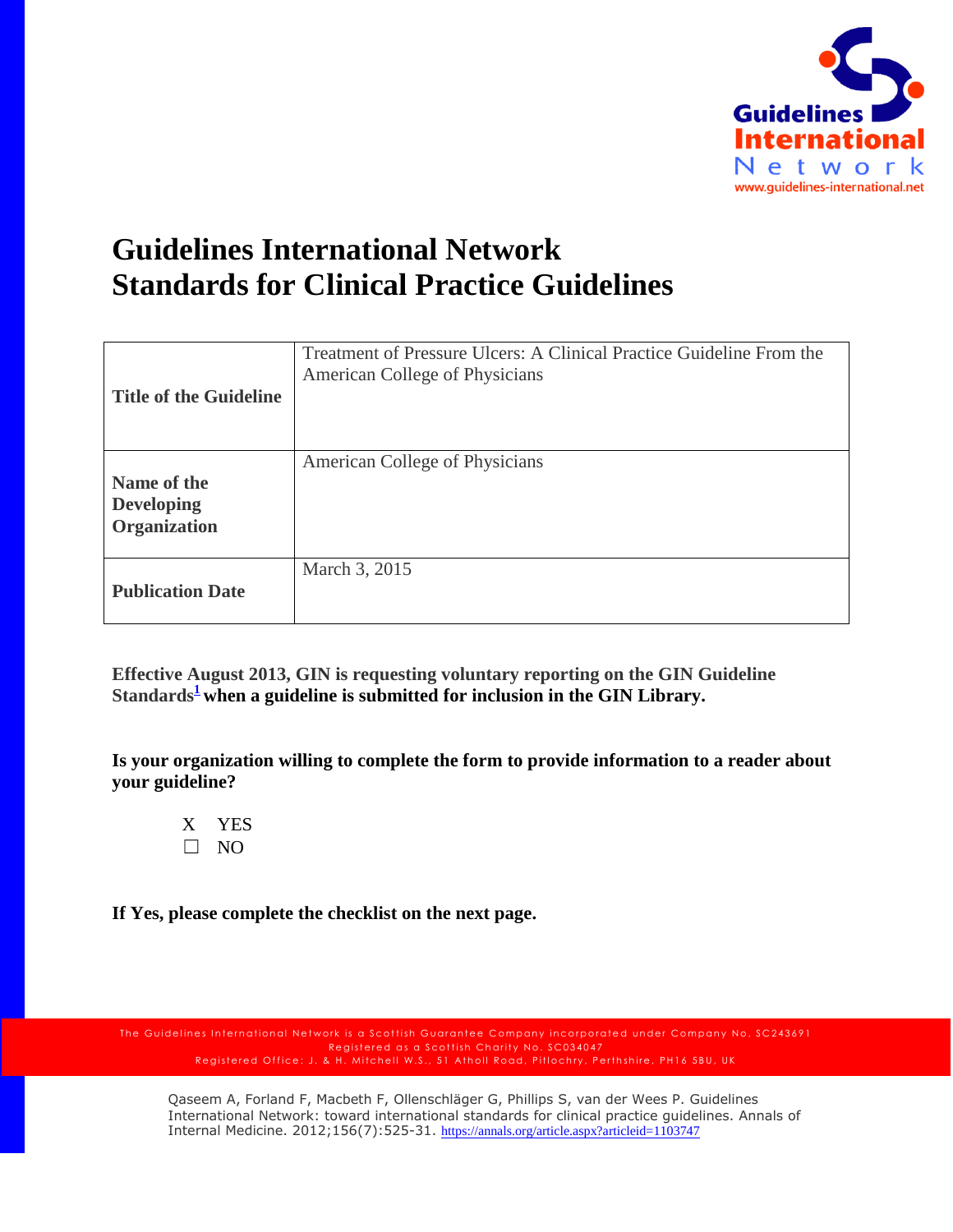

| <b>GIN Standards &amp; Description</b>                                                                                                                                                                                                                             | <b>Standard</b><br><b>Achieved?</b>                                          | If Yes, Page<br><b>Number(s)/Document</b><br><b>Where the</b><br><b>Information is</b><br><b>Available</b> |
|--------------------------------------------------------------------------------------------------------------------------------------------------------------------------------------------------------------------------------------------------------------------|------------------------------------------------------------------------------|------------------------------------------------------------------------------------------------------------|
| <b>Composition of Guideline Development</b><br>Group<br>Guideline development panel includes diverse<br>and relevant stakeholders, such as health<br>professionals, methodologists, experts on a<br>topic, and patients.                                           | <b>YES</b><br>NO<br>$\Box$<br>Somewhat<br>X                                  | <b>ACP's published</b><br>guideline development<br>methods paper (see<br>attached)                         |
| <b>Decision-making Process</b><br>Guideline describes the process used to reach<br>consensus among the panel members and, if<br>applicable, approval by the sponsoring<br>organization. This process was established<br>before the start of guideline development. | <b>YES</b><br>X<br>N <sub>O</sub><br>Somewhat                                | <b>ACP's published</b><br>guideline development<br>methods paper (see<br>attached)                         |
| <b>Conflicts of Interest (disclosure)</b><br>Guideline includes disclosure of the financial<br>and nonfinancial conflicts of interest for<br>members of the guideline development group.                                                                           | <b>YES</b><br>X<br>N <sub>O</sub><br>$\Box$<br>Somewhat<br>$\vert \ \ \vert$ | Guideline, page 7                                                                                          |
| <b>Conflicts of Interest (resolution)</b><br>Guideline describes how any identified<br>conflicts were recorded and resolved.                                                                                                                                       | χ<br><b>YES</b><br>N <sub>O</sub><br>Somewhat                                | <b>ACP's published</b><br>guideline development<br>methods paper (see<br>attached)                         |

The Guidelines International Network is a Scottish Guarantee Company incorporated under Company No. SC243691 Registered as a Scottish Charity No. SC034047 Registered Office: J. & H. Mitchell W.S., 51 Atholl Road, Pitlochry, Perthshire, PH16 5BU, UK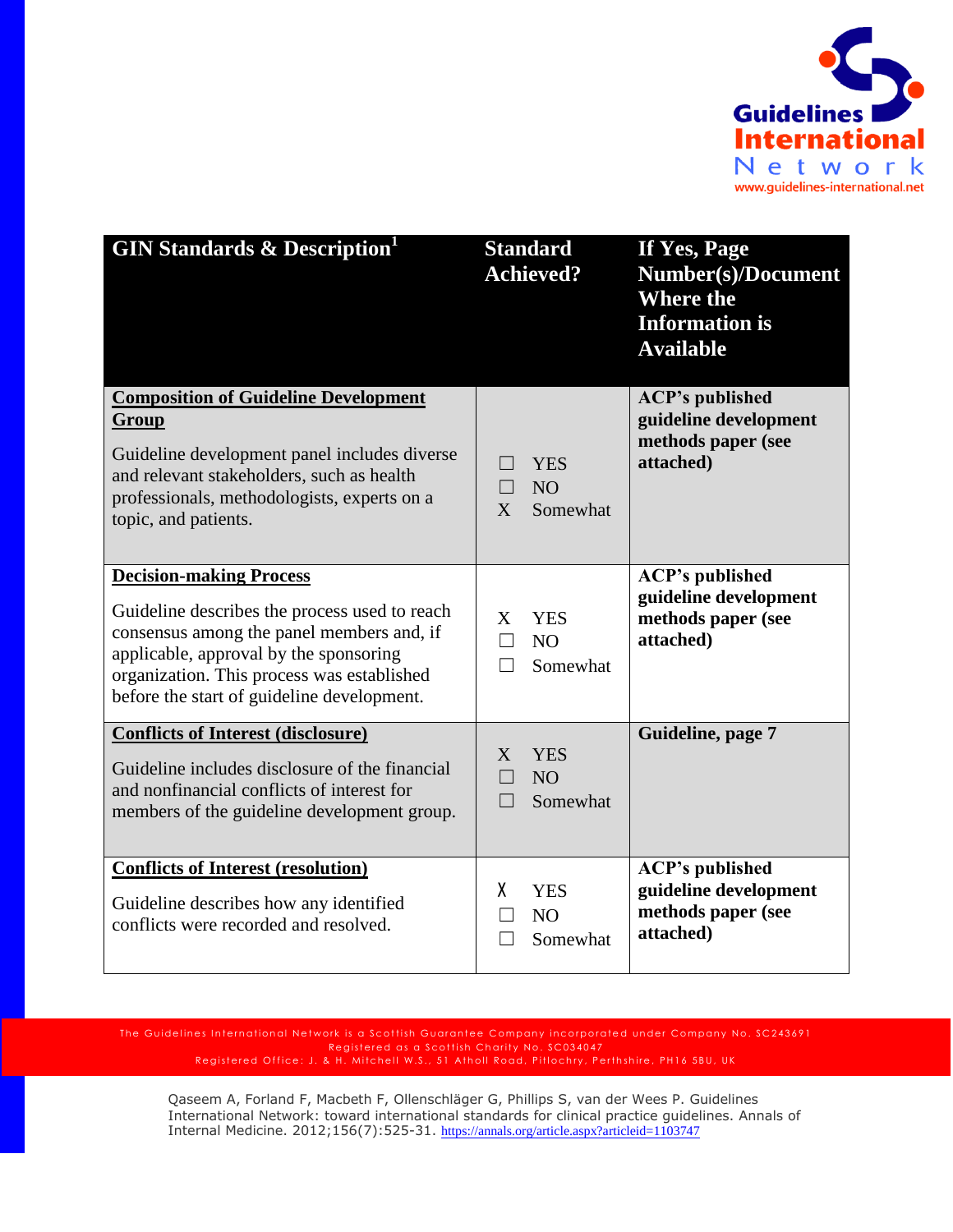

| <b>GIN Standards &amp; Description</b>                                                                                                                          | <b>Standard</b><br><b>Achieved?</b>                                   | If Yes, Page<br><b>Number(s)/Document</b><br><b>Where the</b><br><b>Information is</b><br><b>Available</b> |
|-----------------------------------------------------------------------------------------------------------------------------------------------------------------|-----------------------------------------------------------------------|------------------------------------------------------------------------------------------------------------|
| <b>Scope of a Guideline</b>                                                                                                                                     |                                                                       | Guideline, page 2                                                                                          |
| Guideline specifies its objective(s) and scope.                                                                                                                 | $\mathsf{X}$<br><b>YES</b><br>NO<br>Somewhat<br>$\vert \ \ \vert$     |                                                                                                            |
| <b>Methods</b><br>Guideline clearly describes the methods used<br>for the guideline development in detail.                                                      | <b>YES</b><br>X<br>N <sub>O</sub><br>П<br>Somewhat<br>П               | Guideline, page 2<br><b>ACP's published</b><br>guideline development<br>methods paper (see<br>attached)    |
| <b>Evidence Reviews</b><br>Guideline uses systematic evidence review<br>methods to identify and evaluate evidence<br>related to the guideline topic.            | X<br><b>YES</b><br>NO <sub>1</sub><br>$\Box$<br>Somewhat<br>$\Box$    | Guideline, page 1                                                                                          |
| <b>Guideline Recommendations</b><br>Guideline recommendation clearly stated and<br>based on scientific evidence of benefits; harms;<br>and, if possible, costs. | χ<br><b>YES</b><br>N <sub>O</sub><br>$\Box$<br>Somewhat<br>П          | Guideline, pages 6                                                                                         |
| <b>Rating of Evidence</b><br>Guideline uses a rating system to communicate<br>the quality and reliability of the evidence.                                      | $\overline{X}$<br><b>YES</b><br>NO <sub>1</sub><br>$\Box$<br>Somewhat | Guideline, page 6                                                                                          |

The Guidelines International Network is a Scottish Guarantee Company incorporated under Company No. SC243691 Registered as a Scottish Charity No. SC034047 Registered Office: J. & H. Mitchell W.S., 51 Atholl Road, Pitlochry, Perthshire, PH16 5BU, UK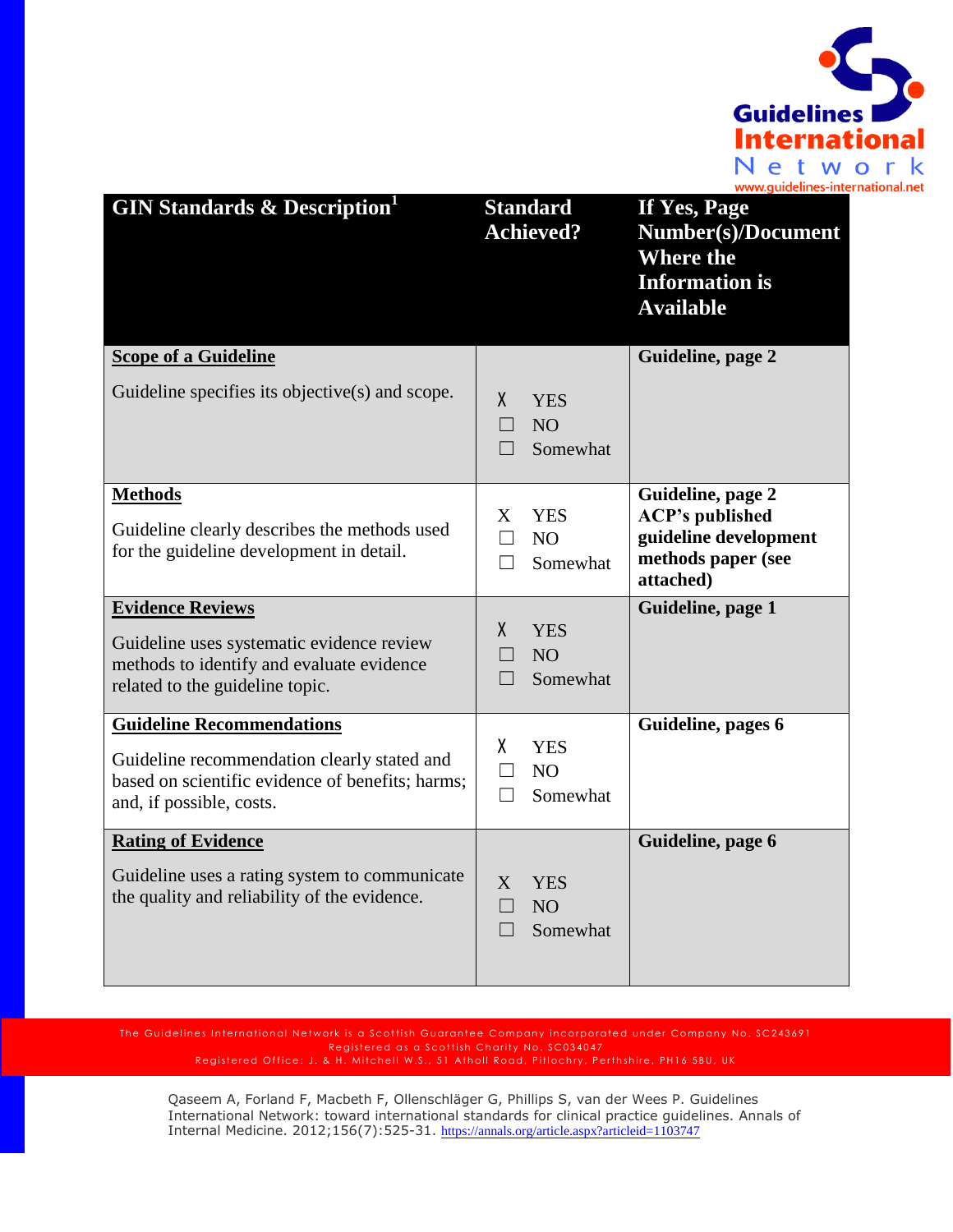

| <b>GIN Standards &amp; Description</b>                                                                                                                                                           | <b>Standard</b><br><b>Achieved?</b>                          | If Yes, Page<br><b>Number(s)/Document</b><br><b>Where the</b><br><b>Information is</b><br><b>Available</b>                                                                      |
|--------------------------------------------------------------------------------------------------------------------------------------------------------------------------------------------------|--------------------------------------------------------------|---------------------------------------------------------------------------------------------------------------------------------------------------------------------------------|
| <b>Rating of Recommendations</b>                                                                                                                                                                 |                                                              | Guideline, page 2                                                                                                                                                               |
| Guideline uses a rating system to communicate<br>the quality and reliability of the strength of its<br>recommendations.                                                                          | <b>YES</b><br>N <sub>O</sub><br>П<br>Somewhat                |                                                                                                                                                                                 |
| <b>Peer Review and Stakeholder Consultations</b><br>Review by external stakeholders conducted<br>before guideline publication.                                                                   | X<br><b>YES</b><br>N <sub>O</sub><br>П<br>Somewhat<br>$\Box$ | <b>Evidence review</b><br>undergoes extensive<br>stakeholder review and<br>public comment.<br>Guideline is subject to<br>external peer review<br>upon submission to<br>journal. |
| <b>Guideline Expiration and Updating</b>                                                                                                                                                         |                                                              | Guideline, page 6                                                                                                                                                               |
| Guideline includes an expiry date and/or<br>describes the process that the guideline groups<br>will use to update recommendations.                                                               | X<br><b>YES</b><br>N <sub>O</sub><br>$\Box$<br>Somewhat      |                                                                                                                                                                                 |
| <b>Financial Support and Sponsoring</b><br>Organization<br>Guideline discloses financial support for the<br>development of both the evidence review as<br>well as the guideline recommendations. | <b>YES</b><br>X<br>NO <sub>1</sub><br>Somewhat               | Guideline, page 7                                                                                                                                                               |

The Guidelines International Network is a Scottish Guarantee Company incorporated under Company No. SC243691 Registered as a Scottish Charity No. SC034047 Registered Office: J. & H. Mitchell W.S., 51 Atholl Road, Pitlochry, Perthshire, PH16 5BU, UK